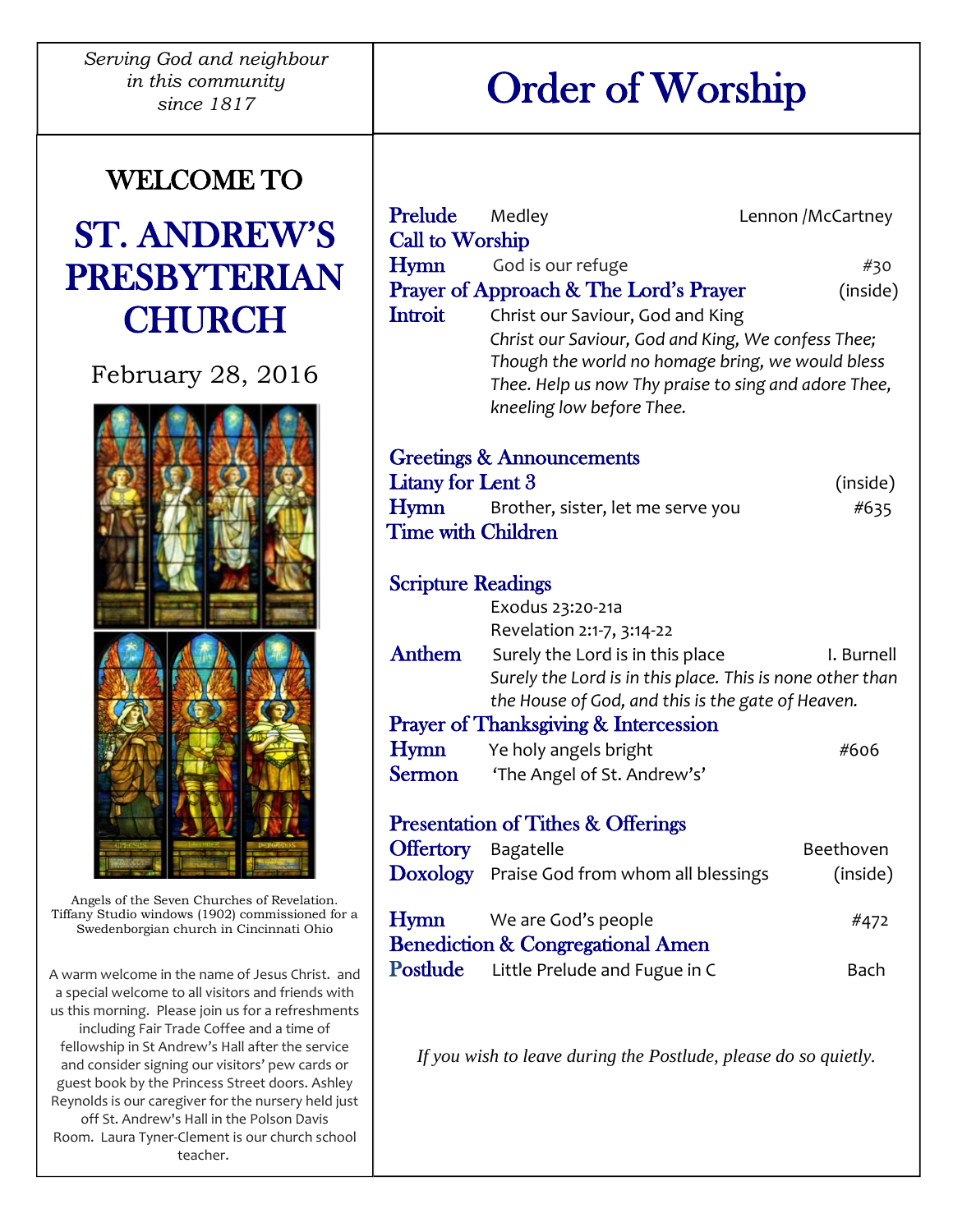#### *The Lord's Prayer*

Our Father who art in heaven, hallowed be thy name. Thy kingdom come, thy will be done, on earth, as it is in heaven. Give us this day our daily bread, and forgive us our debts, as we forgive our debtors. And lead us not into temptation, but deliver us from evil. For thine is the kingdom, the power, and the glory, forever. Amen

#### *Scripture Readings* **Exodus 23:20-21a**

I am going to send an angel in front of you, to guard you on the way and to bring you to the place that I have prepared. Be attentive to him and listen to his voice.

#### **Revelation 2:1-7**

'To the angel of the church in Ephesus write: These are the words of him who holds the seven stars in his right hand, who walks among the seven golden lampstands:

'I know your works, your toil and your patient endurance. I know that you cannot tolerate evildoers; you have tested those who claim to be apostles but are not, and have found them to be false. I also know that you are enduring patiently and bearing up for the sake of my name, and that you have not grown weary. But I have this against you, that you have abandoned the love you had at first. Remember then from what you have fallen; repent, and do the works you did at first. If not, I will come to you and remove your lampstand from its place, unless you repent. Yet this is to your credit: you hate the works of the Nicolaitans, which I also hate. Let anyone who has an ear listen to what the Spirit is saying to the churches. To everyone who conquers, I will give permission to eat from the tree of life that is in the paradise of God.

#### **Revelation 3:14-22**

'And to the angel of the church in Laodicea write: The words of the Amen, the faithful and true witness, the origin of God's creation: 'I know your works; you are neither cold nor hot. I wish that you were either cold or hot. So, because you are lukewarm, and neither cold nor hot, I am about to spit you out of my mouth. For you say, "I

am rich, I have prospered, and I need nothing." You do not realize that you are wretched, pitiable, poor, blind, and naked. Therefore I counsel you to buy from me gold refined by fire so that you may be rich; and white robes to clothe you and to keep the shame of your nakedness from being seen; and salve to anoint your eyes so that you may see. I reprove and discipline those whom I love. Be earnest, therefore, and repent. Listen! I am standing at the door, knocking; if you hear my voice and open the door, I will come in to you and eat with you, and you with me. To the one who conquers I will give a place with me on my throne, just as I myself conquered and sat down with my Father on his throne. Let anyone who has an ear listen to what the Spirit is saying to the churches.'

#### *Doxology*

Praise God, from whom all blessings flow; Praise God, all creatures here below; Praise God above, ye heavenly host; Praise Father, Son, and Holy Ghost. Amen.

#### *Notes from the Director of Music*

There is not much known about Isaiah Burnell (1872-1959), the composer of our **Anthem** today. He was headmaster of a school in England but also apparently, a gifted composer who won the friendship and admiration of Sir Edward Elgar. Not much of Burnell's music has been published or become popular, but this short anthem from 1931 made its way into *The Novello Anthem Book* and shows a sincerity and respect for text which I admire. The words come from Isaiah 28: 16, 17.

A month ago I started using the theme about the three big "B's" of music: Bach, Beethoven and Brahms. I somewhat facetiously suggested that the big "B" in today's music might be the Beatles so to prove my point I decided to use some of their music today. This has proved a great challenge of course in finding something suitable for a church service. Last year I was asked to play *All You need is Love* at the end of a wedding and I had difficulty accepting it as part of a sacred service. The Beatle's music is wellcrafted and enduring but has little to do with things sacred. The **Prelude** I have managed to put together is a medley of songs by John Lennon and Paul McCartney having to do with nature, written in a non-rock-and-roll style and having nothing to do with romantic love and broken hearts as is much of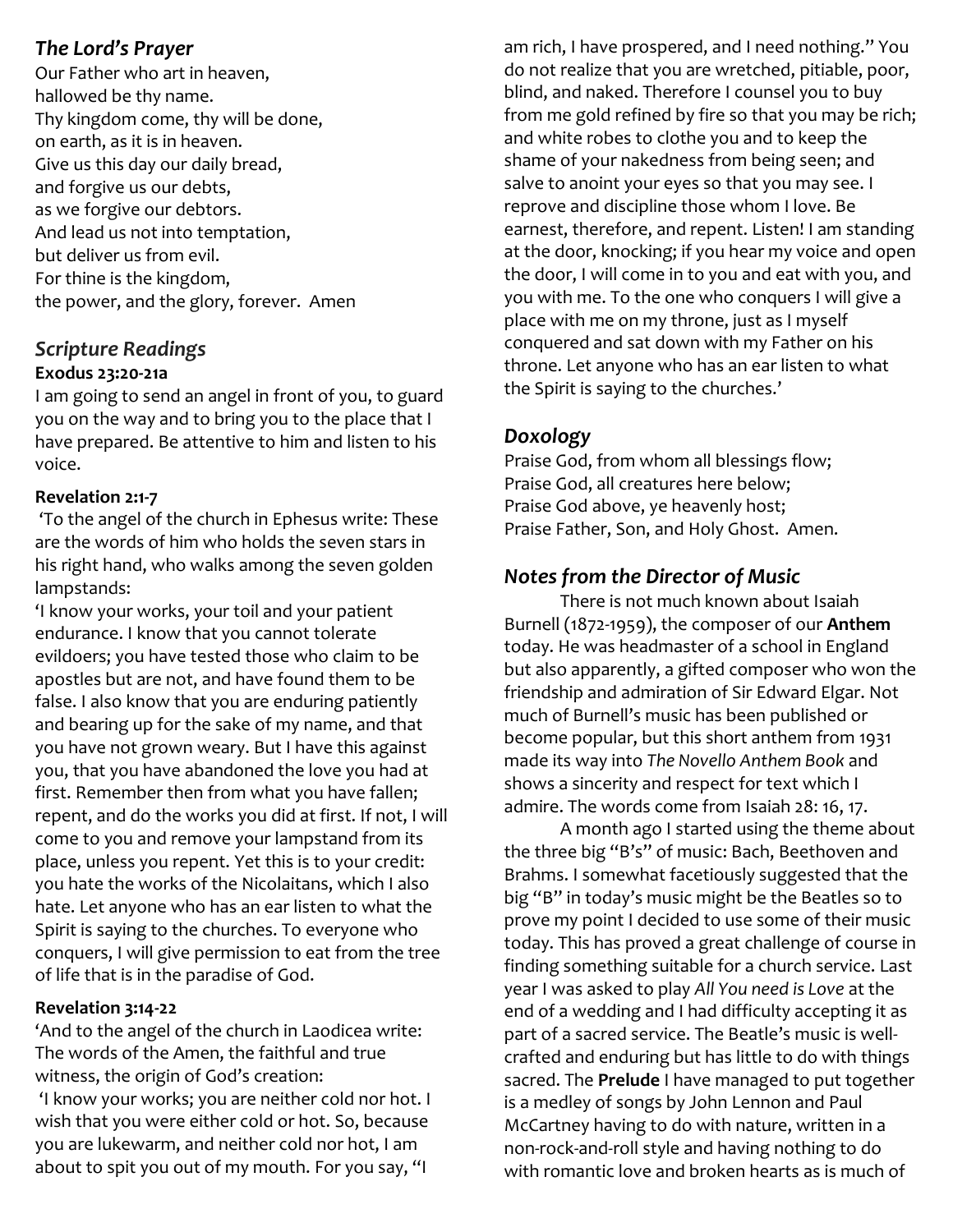their output.

Through the many centuries it has not been uncommon for secular themes and songs to creep into sacred music. Beethoven's *Ode to Joy* is a great favourite as are several pieces by Bach and many other classical composers. Our last **Hymn** today, with the tune "Symphony", was composed by Johannes Brahms in 1876 to be used in his Symphony No. 1. Brahms was 43 years old and well into his musical career when he finally finished his first Symphony because, as he admitted, he was intimidated by being in the shadow of a giant (Beethoven). His first effort at composing a symphony is a true masterpiece of symphonic writing and one of my favourites. This delightful hymn tune for our Hymn #472 suddenly appears in the last movement like a comforting ray of sunshine.

We won't forget the other big "B's" this morning and we hear another Bagatelle tune by Beethoven played for the **Offertory**. The service ends with a happy little Prelude and Fugue by Bach which will hopefully put us in a good mood for today's annual general meeting.

#### *Prayer*

Come let us enter the inner chamber of our soul, offering prayers to the Lord and crying aloud: Our Father, who art in heaven, remit and forgive our debts, for thou alone art compassionate. Showing joyfulness of soul in the fast, let us be of a sad countenance; for the change in our way of life during these days will help us to gain holiness. Giving wings to our soul through abstinence, let us all offer acceptable prayers to the Lord in Heaven. In a spirit of compunction, let us weep for the deliverance of our souls and sing the praises of Christ for ever.

We bless the Lord, Father, Son and Holy Spirit. Consubstantial Trinity, uncreated Unity, the God of all, we exalt thee above all for ever.

*Martins in Lent, Orthodox*

#### *Ushers*

*Today: Andy Mills, Alec Mills, Ben Morrison & Ada Mallory Next Week: Elders*

#### *This Morning…*

**Flowers**

Flowers are placed with Love by Doreen Mainse.

Each Sunday we strive to have fresh flowers in the sanctuary. They add to the beauty of the hour, and are distributed throughout the city afterwards. If you would be able to assist by bringing flowers one Sunday this year, please sign your name beside the date of your choice on the board in St. Andrew's Hall. For further assistance, please speak to Wendy Worling.

#### **Annual General Meeting**

All members and adherents and friends of the congregation are invited to remain after the service this morning for the AGM … Please pick up programme and financial reports before the meeting.

#### *This Week…*

Presbytery Visitors will be meeting tomorrow with the Minister, 5 p.m.; Session, 6:30 p.m.; P&M, 7:30 p.m.

#### **Kiwanis Competition**

Tuesday to Thursday this week, the sanctuary and chapel will be the location of musical examinations. It is great to be able to offer this community initiative a temporary home. Please try to remain clear of these areas during these days.

#### **St. Andrew's Tuesday Evenings**

Beginning March 1, 7 p.m., join us as we see a screening of the acclaimed BBC series that offers a new look at the development of the global Church - History of Christianity, The First Three Thousand Years, narrated by Oxford Professor Diarmaid MacCulloch. See poster in St. Andrew's Hall.

#### *Advance Notice…*

#### **Holy Communion**

Next Sunday morning our worship shall include a celebration of the Lord's Supper. All who love the Lord a little and wish to love him more are welcome. The Days of March will be distributed also - please have contributions in to the Minister by Tuesday.

#### **College and Careers**

Our monthly dinner and discussion will take place Sunday March 6, 6 p.m. in the home of the Minister. All welcome. Contact Andrew for information and to reserve a plate[!a.johnston@standrewskingston.org](mailto:a.johnston@standrewskingston.org)